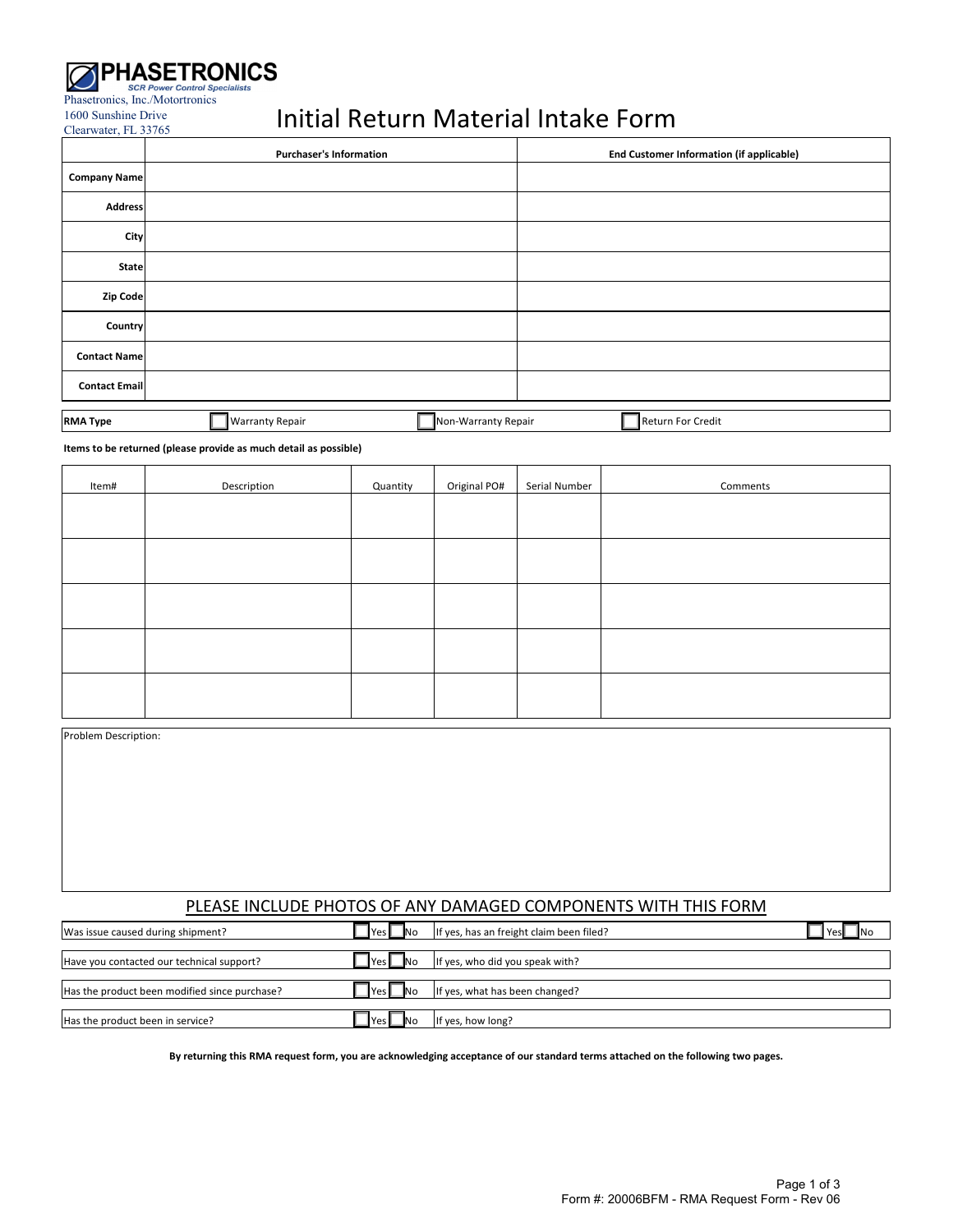## **SUMMARY OF MATERIAL RETURN POLICIES**

# **Definitions:**

**Warranty Return** – Product within the warranty period, as stated in the Standard Conditions of Sale (Form# 20001IFM).

**Non-warranty Return** – Product within the warranty period, but with damage determined not to be a warranty failure. Product that is not within the warranty period, as stated in the Standard Conditions of Sale (Form# 20001IFM).

**No problem Found (NPF)** –a product that is returned on an RMA and there is nothing found wrong with the product.

**Expedite fee –** For rush repairs, an expedite fee will be charged.

#### **Process:**

- 1. Under no circumstances are products to be returned to Company without first obtaining the company's permission and a Return Material Authorization (RMA) number.
- 2. The RMA form must be completed in order to process your return. Incomplete information could delay the process. Please include photographs of any damaged components as well as related unit and component serial numbers.
- 3. RMA's **must** be processed through an authorized distributor with an active account, or a customer with an active account.
- 4. All RMA's will require a credit card or a funded PO in the amount of the Evaluation Fee, Two Hundred and Fifty Dollars (\$250).

# **WHAT WE DO OR WHEN DO WE PROCESS YOUR PURCHASE ORDER OR CREDIT CARD:**

### **Warranty Return**

- o For products returned under warranty, the PO or Credit card Authorization will not be charged if the failure found is **covered by warranty**.
- o Products that are returned under warranty that are deemed **Non-Warranty or No Problem Found** will be subject to the evaluation fee.
- **Non-Warranty Return**
	- $\circ$  Prior to return, please provide a photograph of the unit in order to determine if the condition of the unit is such that we can return it to serviceable condition. Products that are older than their expected useful life will not be accepted for repair.
	- $\circ$  For products returned for non-warranty repair, a quotation will be generated after the evaluation is performed.
	- $\circ$  This cost will be based on the component replacement cost and labor time (including calibration and testing) required.
- 5. If you have multiple models that need to be repaired, each model must be assigned a separate RMA number. Multiple items of the same model may be processed together.
- 6. If parts being returned have been removed from a larger unit assembly, they cannot be processed unless the model and serial numbers of the complete unit are provided.